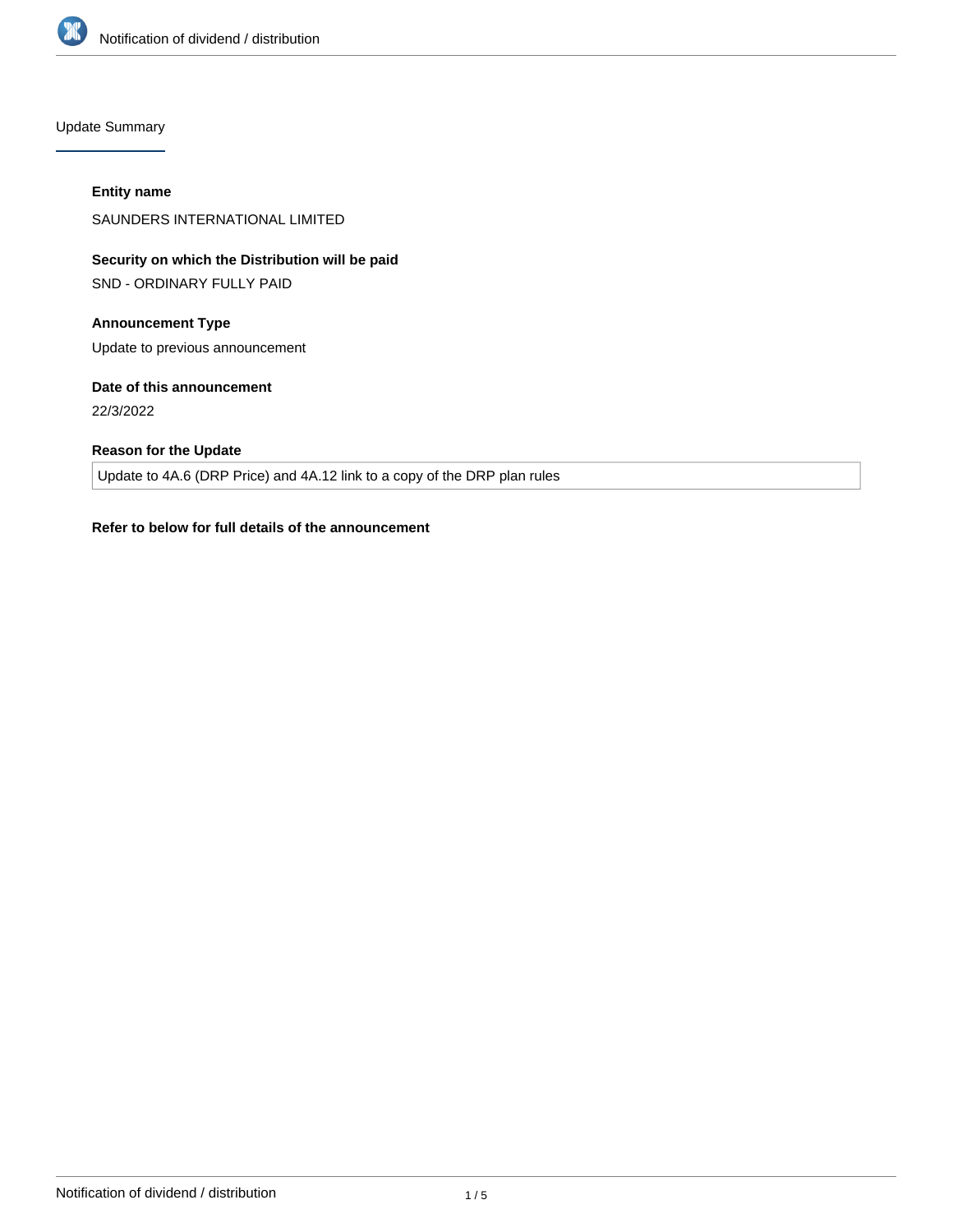

Announcement Details

Part 1 - Entity and announcement details

#### **1.1 Name of +Entity**

SAUNDERS INTERNATIONAL LIMITED

# **1.2 Registered Number Type** ABN

**Registration Number**

14050287431

**1.3 ASX issuer code**

**SND** 

#### **1.4 The announcement is**

Update/amendment to previous announcement

#### **1.4a Reason for update to a previous announcement**

Update to 4A.6 (DRP Price) and 4A.12 link to a copy of the DRP plan rules

# **1.4b Date of previous announcement(s) to this update**

24/2/2022

#### **1.5 Date of this announcement**

22/3/2022

# **1.6 ASX +Security Code** SND

**ASX +Security Description** ORDINARY FULLY PAID

Part 2A - All dividends/distributions basic details

#### **2A.1 Type of dividend/distribution** Ordinary

#### **2A.2 The Dividend/distribution:**

relates to a period of six months

# **2A.3 The dividend/distribution relates to the financial reporting or payment period ending ended/ending (date)** 31/12/2021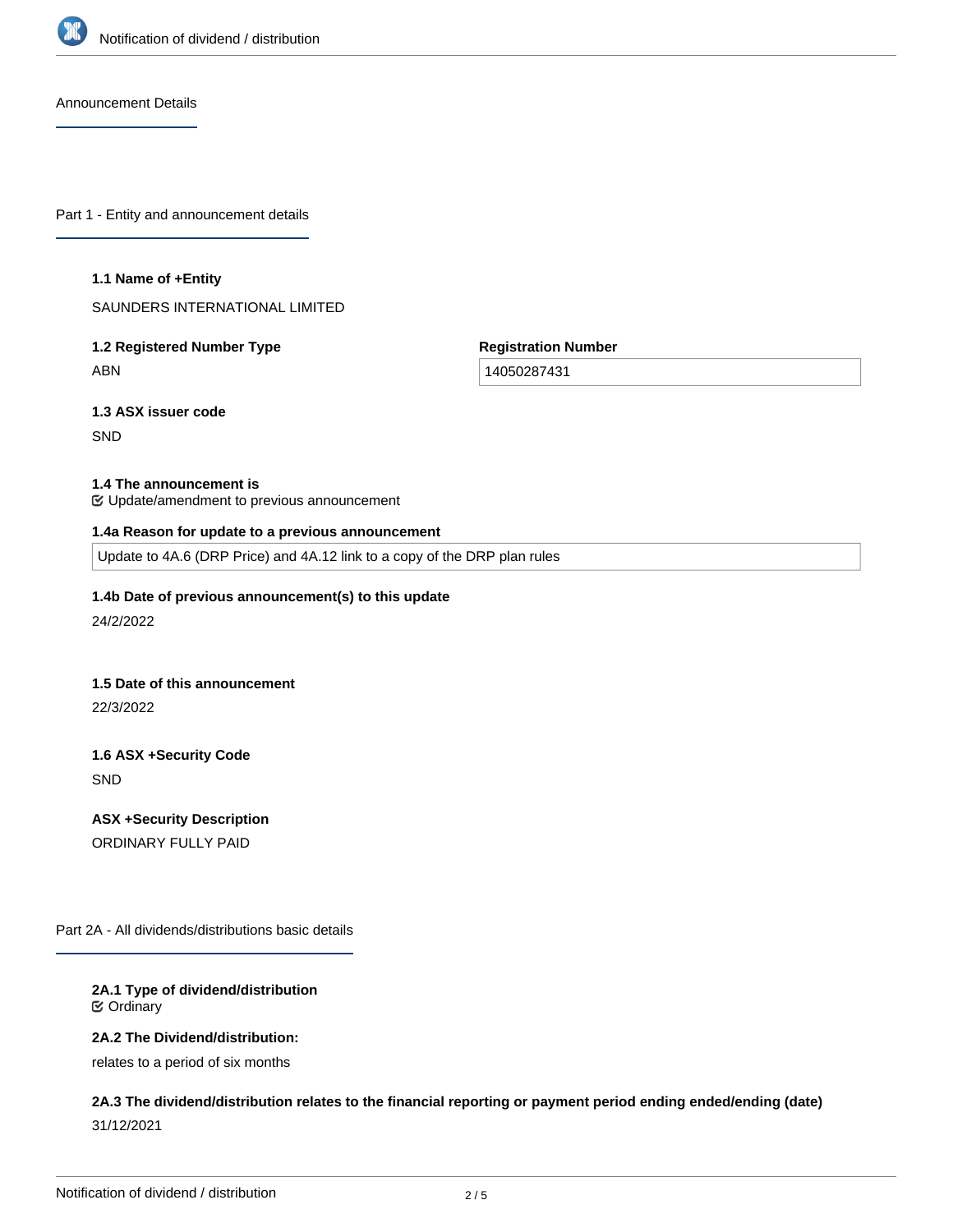

#### **2A.4 +Record Date**

15/3/2022

# **2A.5 Ex Date**

14/3/2022

#### **2A.6 Payment Date**

11/4/2022

**2A.7 Are any of the below approvals required for the dividend/distribution before business day 0 of the timetable?**

- **•** Security holder approval
- **Court approval**
- **Lodgement of court order with +ASIC**
- **ACCC approval**
- **FIRB approval**
- $\bullet$ **Another approval/condition external to the entity required before business day 0 of the timetable for the dividend/distribution.**

No

**2A.8 Currency in which the dividend/distribution is made ("primary currency")**

AUD - Australian Dollar

**2A.9 Total dividend/distribution payment amount per +security (in primary currency) for all dividends/distributions notified in this form**

AUD 0.01000000

**2A.10 Does the entity have arrangements relating to the currency in which the dividend/distribution is paid to securityholders that it wishes to disclose to the market?** No

**2A.11 Does the entity have a securities plan for dividends/distributions on this +security?** We have a Dividend/Distribution Reinvestment Plan (DRP)

**2A.11a If the +entity has a DRP, is the DRP applicable to this dividend/distribution? K** Yes

**2A.11a(i) DRP Status in respect of this dividend/distribution**

Full DRP

**2A.12 Does the +entity have tax component information apart from franking?** No

Part 3A - Ordinary dividend/distribution

**3A.1 Is the ordinary dividend/distribution estimated at this time?** No and the contract of the contract of the contract of the contract of the contract of the contract of the contract of the contract of the contract of the contract of the contract of the contract of the contract of the con

**3A.1a Ordinary dividend/distribution estimated amount per +security**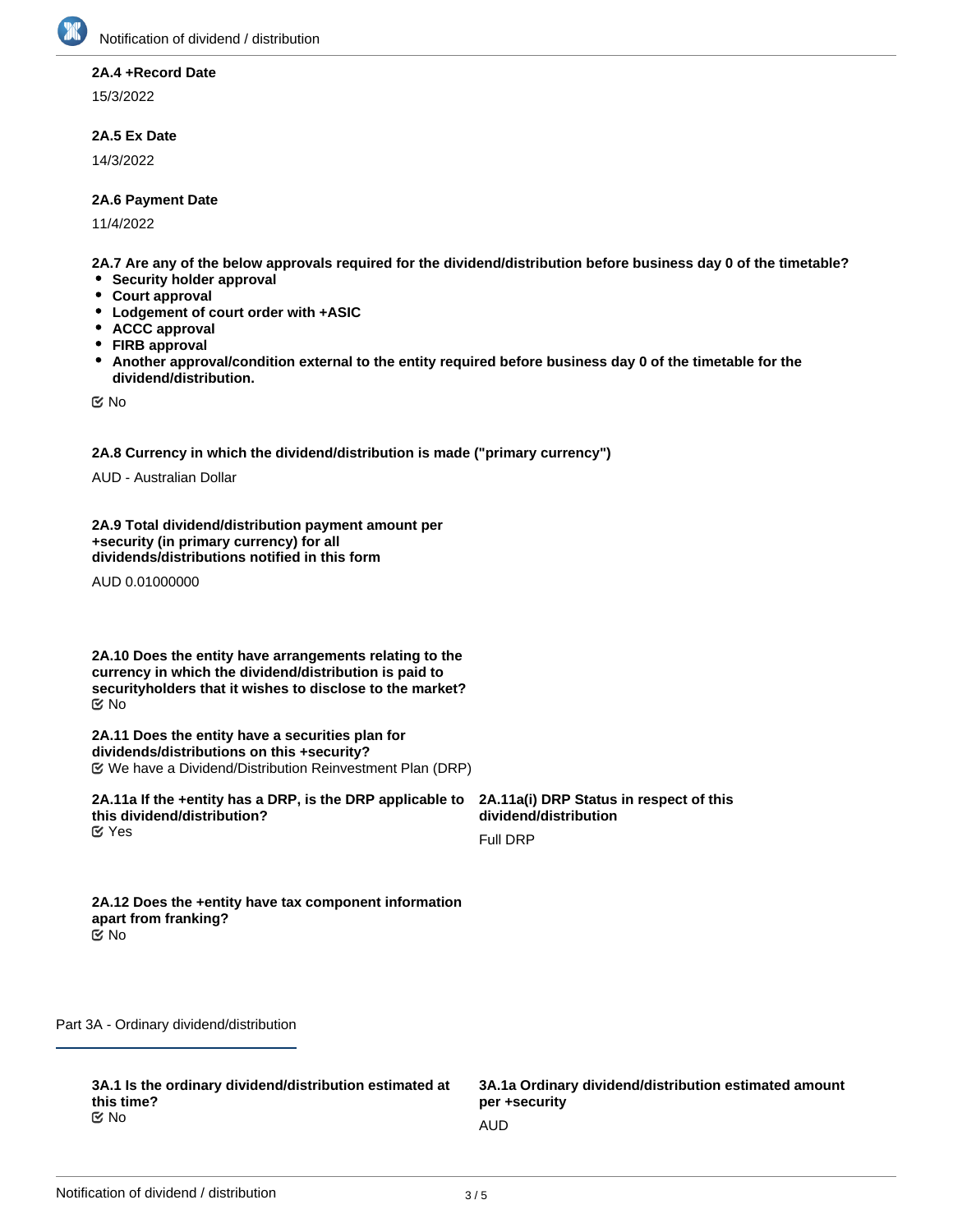

| 3A.1b Ordinary Dividend/distribution amount per<br>security<br>AUD 0.01000000<br>3A.2 Is the ordinary dividend/distribution franked?<br>3A.2a Is the ordinary dividend/distribution fully franked?<br><b></b> ∉ Yes<br>$\mathfrak{C}$ Yes<br>3A.3 Percentage of ordinary dividend/distribution that is<br>3A.3a Applicable corporate tax rate for franking credit<br>franked<br>$(\%)$<br>30.0000 %<br>100.0000 %<br>3A.4 Ordinary dividend/distribution franked amount per<br>3A.5 Percentage amount of dividend which is unfranked<br>+security<br>0.0000 %<br>AUD 0.01000000<br>3A.6 Ordinary dividend/distribution unfranked amount<br>per +security excluding conduit foreign income amount<br>AUD 0.00000000<br>3A.7 Ordinary dividend/distribution conduit foreign<br>income amount per security<br>AUD 0.00000000 |
|---------------------------------------------------------------------------------------------------------------------------------------------------------------------------------------------------------------------------------------------------------------------------------------------------------------------------------------------------------------------------------------------------------------------------------------------------------------------------------------------------------------------------------------------------------------------------------------------------------------------------------------------------------------------------------------------------------------------------------------------------------------------------------------------------------------------------|
|                                                                                                                                                                                                                                                                                                                                                                                                                                                                                                                                                                                                                                                                                                                                                                                                                           |
|                                                                                                                                                                                                                                                                                                                                                                                                                                                                                                                                                                                                                                                                                                                                                                                                                           |
|                                                                                                                                                                                                                                                                                                                                                                                                                                                                                                                                                                                                                                                                                                                                                                                                                           |
|                                                                                                                                                                                                                                                                                                                                                                                                                                                                                                                                                                                                                                                                                                                                                                                                                           |
|                                                                                                                                                                                                                                                                                                                                                                                                                                                                                                                                                                                                                                                                                                                                                                                                                           |
|                                                                                                                                                                                                                                                                                                                                                                                                                                                                                                                                                                                                                                                                                                                                                                                                                           |
|                                                                                                                                                                                                                                                                                                                                                                                                                                                                                                                                                                                                                                                                                                                                                                                                                           |
|                                                                                                                                                                                                                                                                                                                                                                                                                                                                                                                                                                                                                                                                                                                                                                                                                           |
|                                                                                                                                                                                                                                                                                                                                                                                                                                                                                                                                                                                                                                                                                                                                                                                                                           |
|                                                                                                                                                                                                                                                                                                                                                                                                                                                                                                                                                                                                                                                                                                                                                                                                                           |
|                                                                                                                                                                                                                                                                                                                                                                                                                                                                                                                                                                                                                                                                                                                                                                                                                           |
| Part 4A - +Dividend reinvestment plan (DRP)<br>4A.1 What is the default option if +security holders do not indicate whether they want to participate in the DRP?<br>4A.3 DRP discount rate<br>4A.2 Last date and time for lodgement of election                                                                                                                                                                                                                                                                                                                                                                                                                                                                                                                                                                           |
| notices to share registry under DRP<br>0.0000%<br>Wednesday March 16, 2022 17:00:00                                                                                                                                                                                                                                                                                                                                                                                                                                                                                                                                                                                                                                                                                                                                       |
|                                                                                                                                                                                                                                                                                                                                                                                                                                                                                                                                                                                                                                                                                                                                                                                                                           |
| 4A.4 Period of calculation of reinvestment price                                                                                                                                                                                                                                                                                                                                                                                                                                                                                                                                                                                                                                                                                                                                                                          |
|                                                                                                                                                                                                                                                                                                                                                                                                                                                                                                                                                                                                                                                                                                                                                                                                                           |
| <b>Start Date</b><br><b>End Date</b>                                                                                                                                                                                                                                                                                                                                                                                                                                                                                                                                                                                                                                                                                                                                                                                      |
| 15/3/2022<br>21/3/2022                                                                                                                                                                                                                                                                                                                                                                                                                                                                                                                                                                                                                                                                                                                                                                                                    |
|                                                                                                                                                                                                                                                                                                                                                                                                                                                                                                                                                                                                                                                                                                                                                                                                                           |
| 4A.5 DRP price calculation methodology<br>The DRP will be calculated as the volume weighted average market price (VWAP) of shares sold on the ASX over the five                                                                                                                                                                                                                                                                                                                                                                                                                                                                                                                                                                                                                                                           |

| 4A.6 DRP Price (including any discount):                   | 4A.7 DRP + securities + issue date                                              |
|------------------------------------------------------------|---------------------------------------------------------------------------------|
| AUD 1.03957                                                | 11/4/2022                                                                       |
| 4A.8 Will DRP + securities be a new issue?<br>$\alpha$ Yes | 4A.8a Do DRP + securities rank pari passu from + issue<br>date?<br>$\alpha$ Yes |

**4A.9 Is there a minimum dollar amount or number of +securities required for DRP participation?** No

**4A.10 Is there a maximum dollar amount or number of +securities required for DRP participation?** No